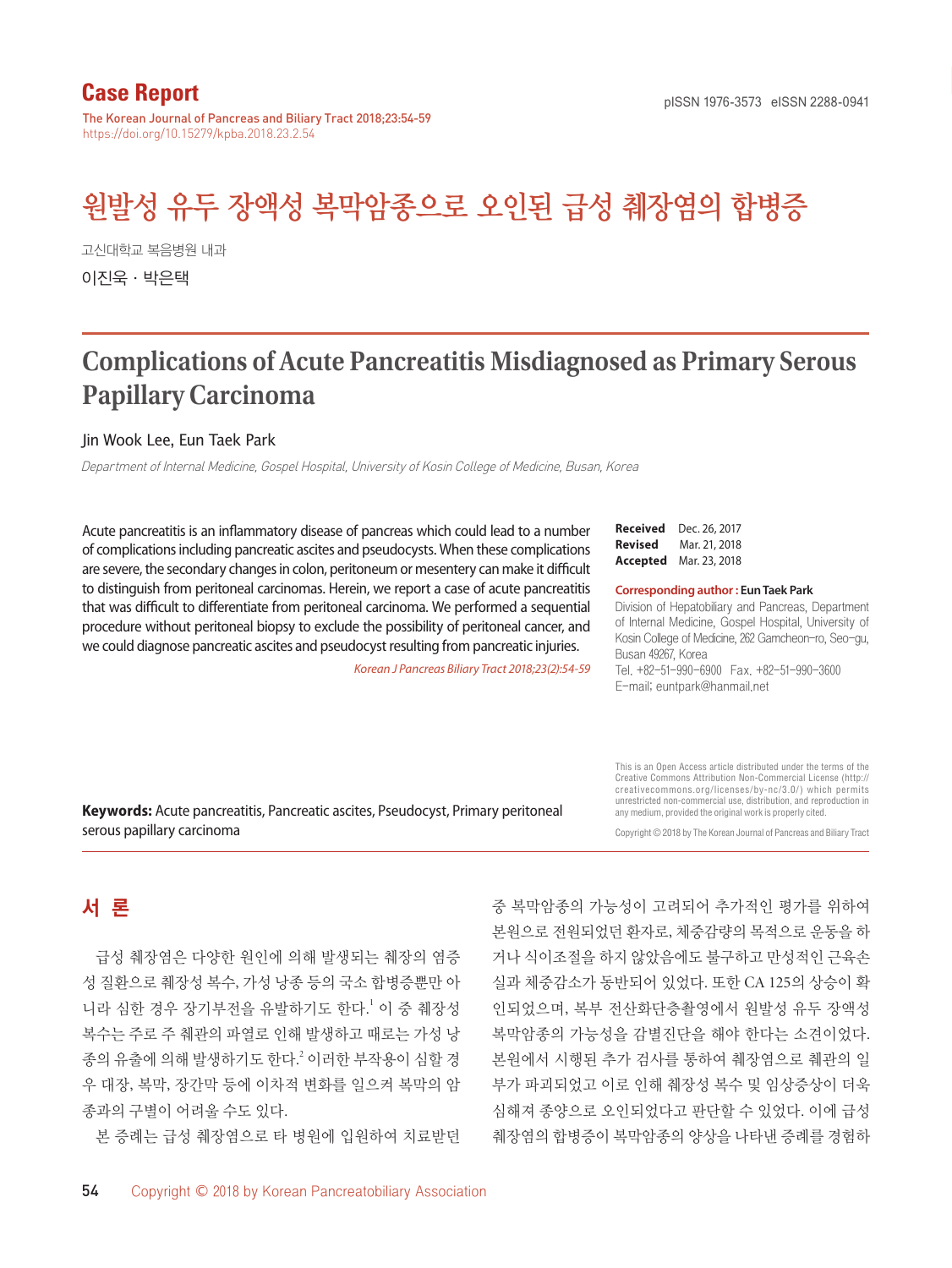였기에 문헌고찰과 함께 보고하는 바이다.

## 증 례

39세의 여자 환자가 복부 전산화단층촬영 검사에서 원발성 유두 장액성 복막암종(primary peritoneal serous papillary carcinoma, PSPC)이 의심된다는 소견으로 타 병원을 통해 본 원으로 전원되었다. 타 병원 복부 전산화단층촬영 검사에서 복막의 침윤과 비후, 복수, 장막결절 등의 소견들이 관찰되었 다(Fig. 1). 환자는 내원 1년 전부터 금연 상태였으나 이전에 는 10년간 하루 반 갑의 흡연력이 있었다. 음주력은 10년간 주당 소주3병 이상이었으며 본원 내원 3달 전 급성 췌장염으 로 타 병원에 입원하여 치료받고 퇴원한 과거력이 있었다. 당 시에는 영상의학적 검사에서 소량의 복수가 관찰되었으나, 본원 내원 직전에 촬영한 복부 전산화단층촬영에서는 다량의

복수가 관찰되었으며 혈청 CA 125가 81.42 U/mL (0–35)로 상승된 소견이었다. 환자는 본원 내원 당시 복부 팽만감과 복 부 전반의 경한 통증을 호소하였으며 3달간 5 kg 가량의 체중 감소가 있었다. 마지막 월경은 본원 내원 두 달 전으로 폐경 상 태는 아니었고 오심, 구토 등의 증상은 없었다. 이전 복부 및 골반의 수술력은 없었으며 당뇨, 고혈압, 간염, 결핵 등의 과 거력도 없었다. 신체검진 소견에서 결막은 창백하지 않았고 공막의 황달은 관찰되지 않았다. 복부 진찰에서 장음은 감소 되어 있었고 복부팽만이 심한 상태로 타진시 이동탁음이 있 었다. 입원 당시 혈액 검사에서 총 빌리루빈 0.69 mg/dL (0.2–1.2), 아스파테이트 아미노전이효소(aspartate aminotransferase, AST) 15 IU/L (5-40), 알라닌 아미노전이효소(alanine amino-transferase, ALT) 10 IU/L (3–40), 혈청 총 단백 질 6.0 g/dL (6–8), 혈청 알부민 3.3 g/dL (3.5–5.0)로 측정되었 다. 혈액요소질소(blood urea nitrogen, BUN) 5 mg/dL (5–23)



**Fig. 1.** Computed tomography finding. Taken at another hospital. (A) Infiltration in the mesentery and omentum (arrow) were noted. (B) Peritoneal thickening (arrow) was noted. (C) Small amount of ascites (arrows) were noted. (D) Omental nodules (arrow) were noted.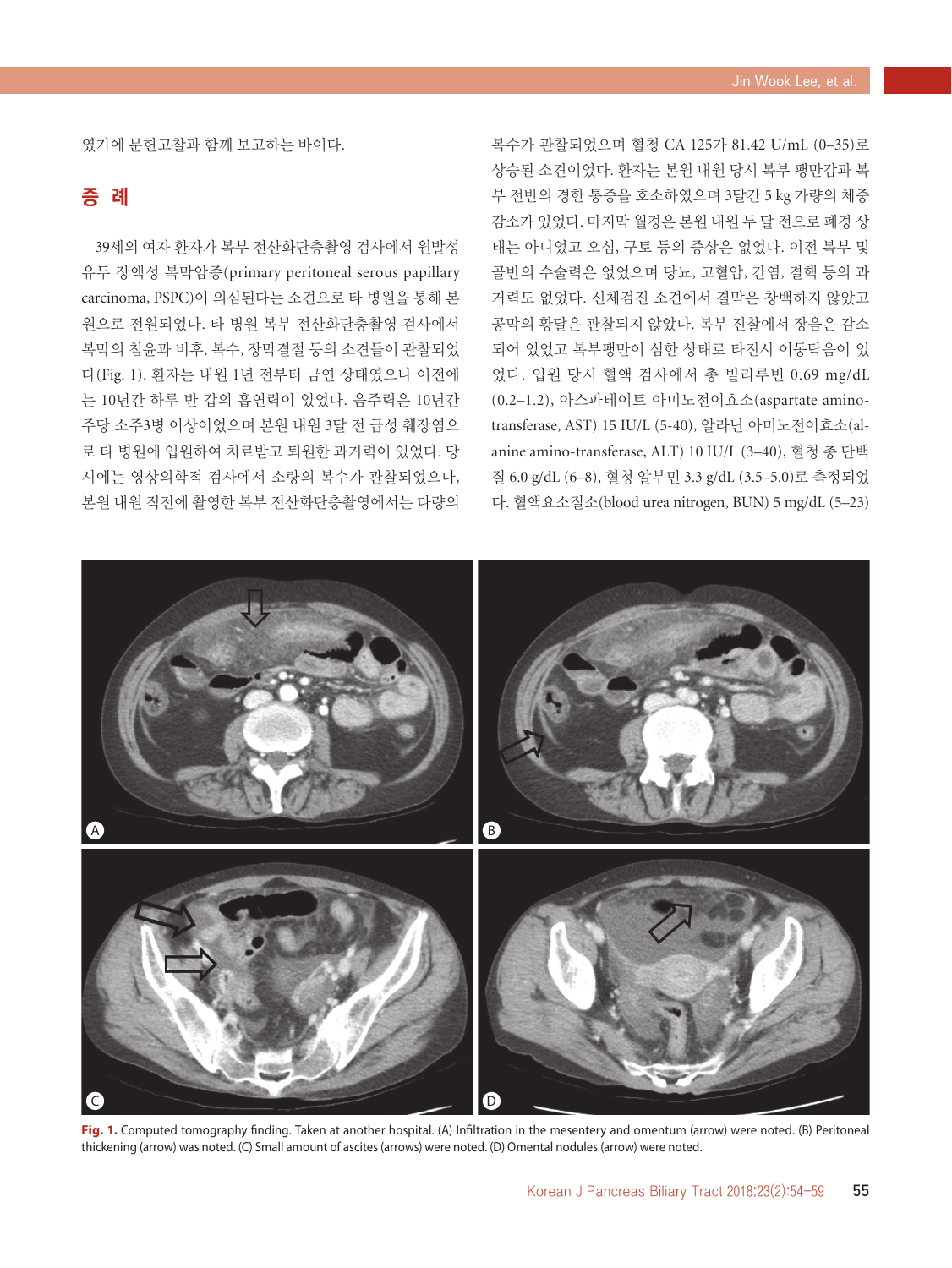와 혈청 크레아티닌은 0.33 mg/dL (0.60–1.10)로 정상범위로 나타났으나 혈청 나트륨은 131 mmol/L (135–150)로 다소 낮 게 측정되었다. 알칼리 인산분해효소(alkaline phosphatase, ALP) 135 IU/L (25–100), 감마 글루타밀 전이효소(gamma glutamyl transferase, GGT) 69 U/L (0–50), 백혈구 17,180/mm<sup>3</sup>, HS-CRP 7.51 mg/dL, 아밀라제 400 U/L (30–100), 리파아제 200 U/L (5–50)로 상승되어 있었고 CA 19–9도 42.57 U/mL



**Fig. 2.** Computed tomography finding. At admission, massive amount of ascites and loculated fluid collection around stomach great curvature was noted.

(0.0–34.0)로 소폭 상승되어 있었다.

본원에서 부인과적 검사를 시행하였고 골반 초음파에서 오 른쪽 난소의 황체 낭종 외에는 이상소견이 없었다. 입원 당일 시행한 복부 전산화단층촬영에서 다량의 복수와 함께 위의 대 만 주변에 3.2×2.8 cm 크기의 가성 낭종으로 보이는 액체 저 류가 관찰되었다(Fig. 2). 이에 복수천자를 시행하였고 백혈구 1,650 cell/µL (<500), 절대 호중구수 1,369.5 cell/µL (<500)으 로 상승소견을 보였고 아밀라제 >1,500 U/L (30–110), 리파아제 >2,000 U/L (5-50)로 상승되어 있었다. 복수의 단백질은 3.8 g/dL, 알부민 2.3 g/dL였고 혈청-복수 알부민 차(serum-ascites albumin gradient, SAAG)는 1.0 g/dL로 췌장성 복수를 시사 하는 소견이었다. 복수에서 동정되는 세균은 없었으며 결핵 균 배양 검사에서도 음성이었다. 병리학 검사에서도 악성 종 양세포는 발견되지 않았다. 입원 다음날 시행한 자기공명췌 담관조영술(magnetic resonance cholangiopancreatography, MRCP)에서는 췌장의 가성 낭종으로 보이는 병변 외에는 이 상소견을 발견할 수 없었다. 내시경 초음파에서도 췌장 주변 에서 암을 의심할 만한 병변은 없었다.

이어서 시행한 내시경 역행성 췌관 조영술에서 췌관 누출 로 보이는 부분이 관찰되었다(Fig. 3A). 이에 췌장액을 배액 하기 위하여 내시경 비강 췌관 배액술(endoscopic nasopan-



**Fig. 3.** (A) ERCP finding. 1 day later, pancreatic duct leakage was suspected (arrow). (B) CT finding. After ENPD procedure, the pancreatic duct stent is visible (arrow) and air bubble in fluid collection surrounding pancreatic duct (wide arrow) was noted. ERCP, endoscopic retrograde cholangiopancreatography; CT, computed tomography; ENPD, endoscopic nasopancreatic dranage.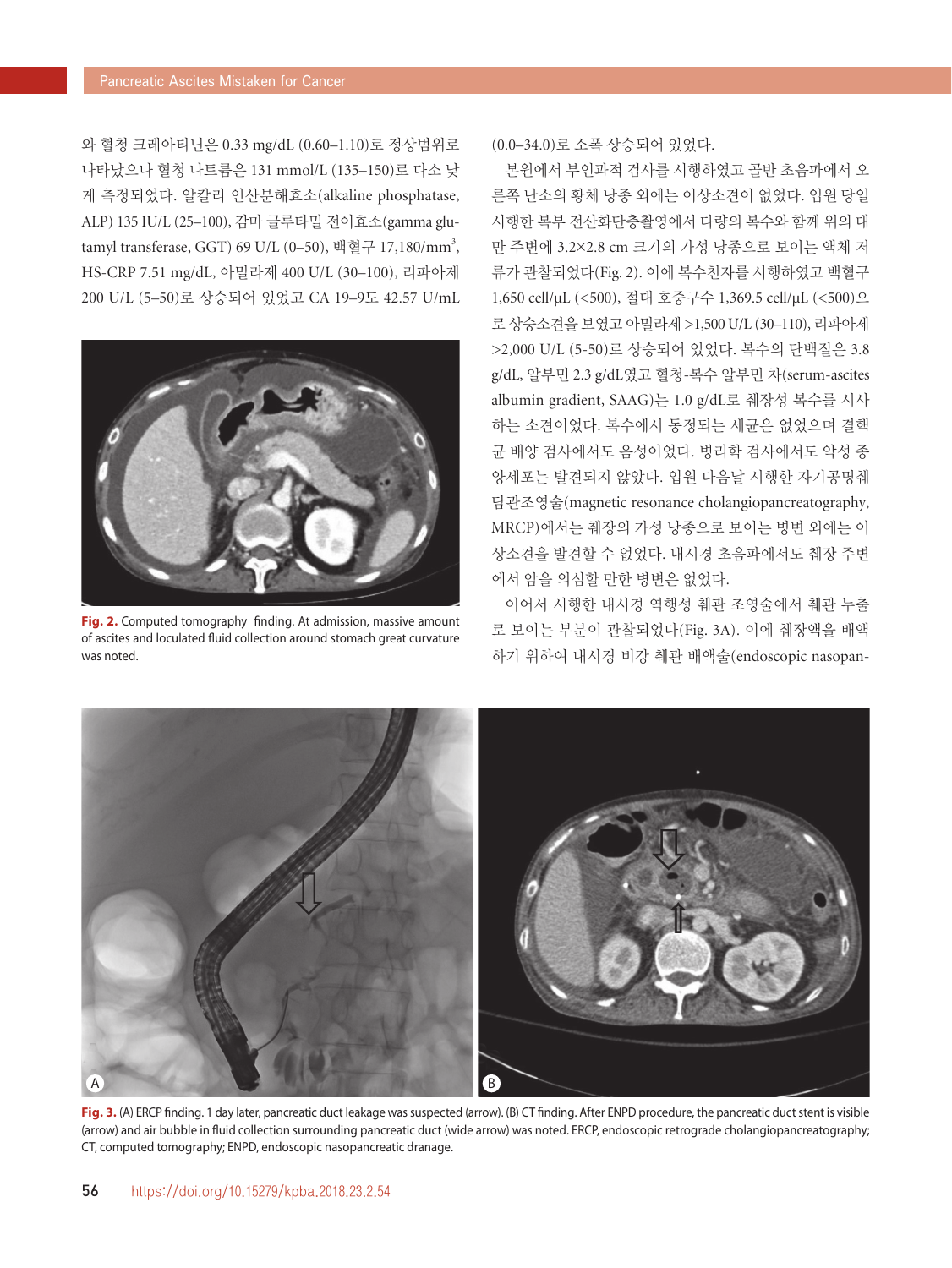creatic dranage, ENPD)을 시행하였다. 시술 당일에 흉부 단 순촬영에서 관찰된 흉수에 대한 추가 검사를 위해 시행한 흉 부 전산화단층촬영에서도 췌관 파열 부위가 확인되었다(Fig. 3B). 흉수는 양이 많지 않았고 호흡곤란 등의 증상을 유발하 지 않아 원인질환 치료를 먼저 시행하기로 하고 천자를 시행 하지 않았다.

시술 4일 후(입원 5일 후)에 다시 진단적 복수천자를 시행 하였고 아밀라제 177 U/L (30–110), 리파아제 79 U/L (5–50) 로 이전에 비해 감소되었으며 혈청 아데노신 디아미나제(serum adenosine deaminase, ADA)는 9.2 IU/L (4–20)로 정상 이었다. 이에 악성 종양의 가능성보다는 급성 췌장염 후의 췌 장 가성 낭종과 복수로 진단하고 기존에 삽입한 ENPD를 통 해 췌장액을 배액하며 치료하였다. 시술 6일 후 경과를 확인 하기 위한 복부 전산화단층촬영에서 복수가 전반적으로 줄어 든 것을 확인할 수 있었으나 위 대만부에 위치한 가성 낭종의 크기는 14×12 cm로 증가하였다(Fig. 4). 이에 다음날(내시경 비강 췌관 배액술을 시행한 지 7일째) ENPD를 제거하고 주췌 관에 플라스틱 췌관 스텐트(7 Fr, 10 cm, single pigtail; Cook Medical, Bloomington, IN, USA)를 삽입하였고 가성 낭종에 대해서는 자가팽창 금속 스텐트(4 cm, dumbel like full covered self-expanding metal stent; Hanaro, Seoul, Korea)를 사용 하여 내시경적 경벽 배액술(endoscopic transmural drainage) 을 시행하였다.

2일 후 시행한 복부 전산화단층촬영에서 복수는 현저히 줄 었으며 배액을 시도한 가성 낭종도 줄어든 것을 확인하였고, 시술 4일 후에 가성 낭종 내에 거치하였던 경비 낭종 배액관 (nasocyst drainage)을 제거하였다. 이틀간 식사를 진행하며 경과관찰하였고 이상이 없는 것을 확인하고 퇴원하였다. 퇴 원 후 외래에서 마지막 시술일로부터 15일째에 복부 전산화 단층촬영 검사를 시행하였다. 복수는 거의 관찰되지 않았고 가성 낭종은 사라진 상태로 내부 배액을 위한 금속 스텐트는 정상 위치에서 관찰되었다(Fig. 5).

## 고 찰

급성 췌장염 후 복수가 발생하였을 때 복수의 원인으로 급 성 췌장염의 합병증을 먼저 생각하지만, 복수가 광범위 하거 나 체중감소 등의 임상증상이 동반될 경우 복강내 암종에 의 한 복수의 가능성도 배제할 수 없다. 특히 복부 전산화단층촬 영(computed tomography, CT) 등의 영상의학적 검사에서 복막암종이 의심된다는 소견과 혈액 검사에서 CA 125의 상 승이 있을 때는 더욱 감별진단이 요구된다. 본 증례에서 타 병원 CT검사 소견인 원발성 유두 장액성 복막암은 1959년에 처음 소개된 이후 미국에서 백만 명당 6.78명 정도의 발생률 을 보이는 매우 드문 원발성 복막암종이다. <sup>3</sup> 그러나 전 세계적 인 발생률은 아직 조사된 바 없고 평균 생존 기간이 23.5개월 에 불과해 의심될 경우 감별진단이 필요하다. 4 CT에서는 대 개 복수가 관찰되고 난소 등의 다른 원인 장기가 없는 상태에 서 장막 및 복막이 두꺼워진 소견을 볼 수 있다. 경우에 따라서 는 장막결절이 관찰되기도 한다.<sup>5</sup> PSPC의 전통적인 진단기준 에 따르면 복막 종양이 상피성 난소암과 유사한 조직학적 소 견을 보여야 한다. 그러나 복막을 미만성으로 침윤하는 경우 가 많아 수술적인 조직검사 전에는 정확한 진단이 어려운 실



**Fig. 4.** Computed tomography finding. A weeks later, ascites disappeared after drainage of pancreatic juice. But size of pseudocyst was increased to 14×12 cm.



**Fig. 5.** Computed tomography finding. Twenty-three days after admission, decreased amount of the peripancreatic fluid. Pseudocyst disappears.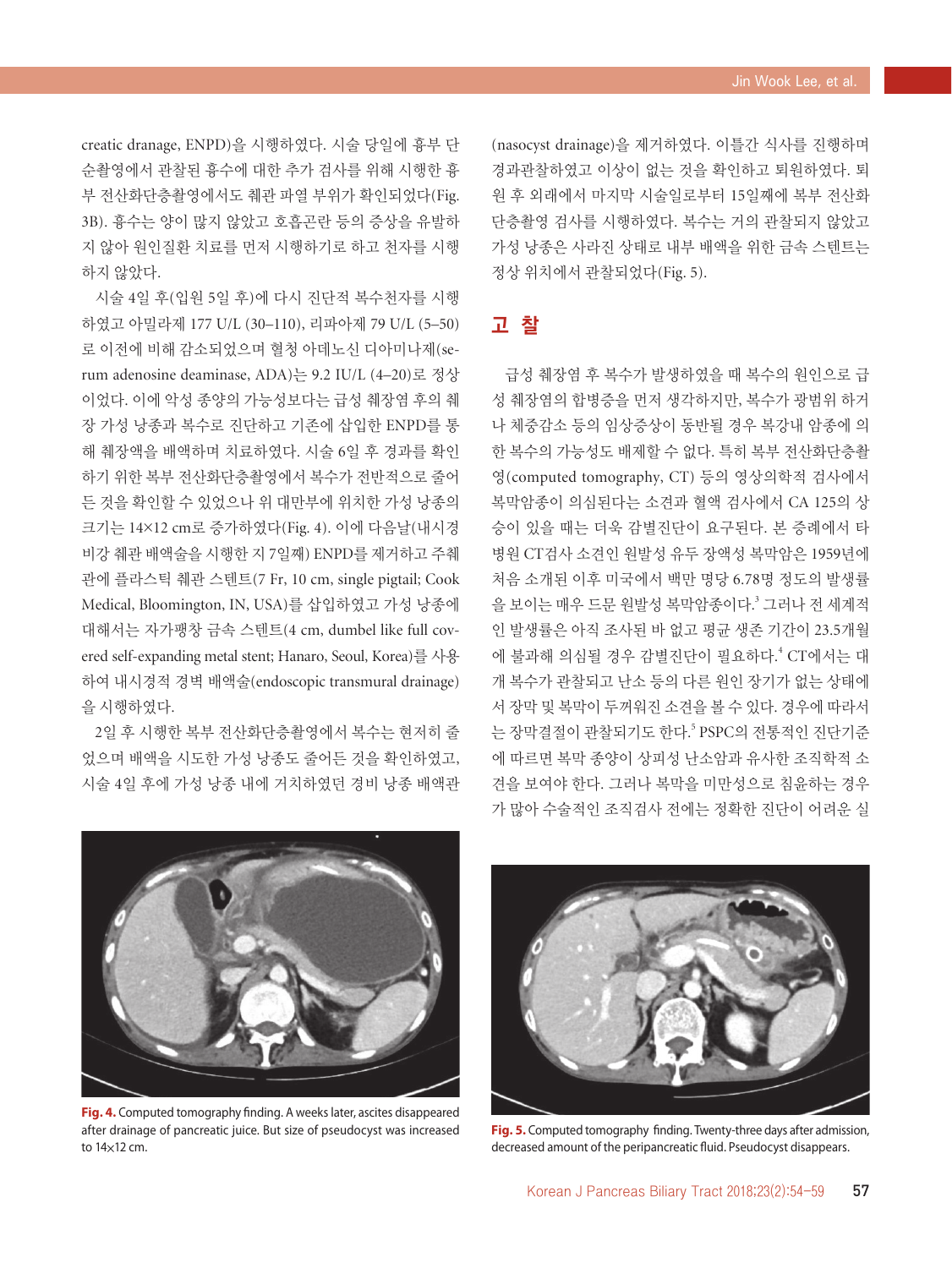정이다. <sup>6</sup> 그리고 PSPC환자에서 CA 125의 상승이 관찰되었을 때 양성 또는 음성 예측률에 대한 정확한 보고는 알려져 있지 않으나 현재로서는 원발성 복막암의 가장 유효한 종양 표지 자로 알려져 있다. <sup>7</sup>본 증례의 경우도 타 병원 복부 전산화단 층촬영에서 다량의 복수와 함께 복막과 장막이 두꺼워진 소 견이 있었고, CA 125의 상승과 임상증상을 고려하여 복막암 종의 감별이 필요하였다.

한편, 췌장성 복수는 주로 주 췌관의 파열로 인해 발생하거 나 가성 낭종의 유출에 의해 발생한다. <sup>2</sup> 주 췌관의 파열은 급· 만성 췌장염 발생시 췌관 주변의 국소적 염증반응과 단백질 플러그에 의한 췌관의 폐색으로 일어나는 것으로 알려져 있 다. <sup>8</sup> 진단은 복수천자와 내시경적 역행적 췌관 조영술로 할 수 있다. 췌장성 복수의 경우 아밀라제가 1,000 U/L, 단백질의 경 우 3.0 g/dL 이상인 것이 특징적 소견이다.<sup>9</sup> 본 증례에서는 복수 천자 검사에서 아밀라제는 1,500 U/L 이상, 단백질은 3.8 g/dL 로 측정되었다. 복부 전산화단층촬영에서는 가성 낭종이 관 찰되었고 복수천자액으로 시행한 병리학적 검사에서 종양세 포가 발견되지 않았다. 본원으로 전원되기 전에 시행한 혈액 검사에서 CA 125의 상승소견이 있었으나 본원 골반 초음파 검사에서 오른쪽 난소의 황체 낭종이 발견되어 이로 인한 수 치상승으로 판단하였다. 이상의 결과를 바탕으로 복막 암종 보다는 췌장염 후 합병된 가성 낭종 및 췌장성 복수의 가능성 이 높다고 판단하였다. 이어서 시행한 내시경적 역행적 췌관 조 영술에서 췌관 파열 부위가 관찰되었다. 같은 날 흉부 X-ray에 서 관찰된 흉수에 대한 추가 검사를 위하여 시행한 흉부 전산 화단층촬영에서 췌관 파열이 의심되는 부위로 플라스틱 관이 삽입되어 있으며 시술 중 송기에 의하여 발생한 가스음영이 관찰되었고 췌관 파열을 확인하였다.

본 저자들이 경험한 증례는 처음에는 알코올로 인한 급성 췌장염으로 병원을 내원한 경우였다. 그리고 경과관찰 중에 합병증으로 가성 낭종 및 췌관의 손상으로 인한 췌장성 복수 가 발생하였고 이후 3개월 가량 지속되면서 이차적으로 복막 과 장막이 두꺼워진 소견이 복부 전산화단층촬영에서 관찰되 었다. 이러한 영상의학적 소견과 함께 혈청 CA 125가 81.42 U/mL (0–35)로 상승되었고 5 kg 가량의 체중감소도 동반되 어 PSPC의 가능성까지 의심하게 되었다. 본원으로 전원되었 을 당시에 환자는 이미 암의 가능성을 전해 듣고 불안한 상태 였고 의료진도 이학적 검사와 타 병원 검사 결과 등을 참고하 였을 때 암의 가능성을 배제할 수 없었다. 그러나 모든 경과의 시작이 급성 췌장염의 합병증이라는 점에 착안하여 먼저 광

범위한 복수를 해결하기 위해 복수천자를 시행하였고, 복수 의 원인이 췌장성이라는 것을 확인하였다. 그 후 ENPD로 복 수의 원인이 되는 췌관 파열을 치료하였고, 이후에는 가성 낭 종에 대한 치료까지 시행함으로써 PSPC의 조직병리학적 진 단을 위한 수술적 처치 없이도 감별진단이 가능하였다.

### 요 약

급성 췌장염은 췌장의 염증성 질환으로 췌장성 복수 및 가 성 낭종과 같은 합병증을 일으킬 수 있다. 이러한 합병증은 심 할 경우 결장, 복막 및 장간막의 이차성 변화를 일으켜 복막암 종과 구별하기 어려울 수 있다. 본 증례의 환자는 타 병원에 서 급성 췌장염 및 합병증으로 발생한 가성 낭종을 치료하는 도중 복막암의 가능성이 있어 추가 평가를 위하여 본원으로 전원되었다. 복막암의 가능성을 배제하기 위한 복막 조직검 사 없이 순차적인 시술적 접근을 통하여 췌관의 손상으로 발 생한 췌장성 복수와 가성 낭종으로 진단할 수 있었다.

국문 색인: 급성 췌장염, 췌장성 복수, 가성 낭종, 원발성 유두 장액성 복막암

#### Conflicts of Interest

The authors have no conflicts to disclose.

### **REFERENCES**

- 1. Werner J, Feuerbach S, Uhl W, Büchler MW. Management of acute pancreatitis: from surgery to interventional intensive care. Gut 2005;54:426- 436.
- 2. Bracher GA, Manocha AP, DeBanto JR, et al. Endoscopic pancreatic duct stenting to treat pancreatic ascites. Gastrointest Endosc 1999;49:710- 715.
- 3. Goodman MT, Shvetsov YB. Incidence of ovarian, peritoneal, and fallopian tube carcinomas in the United States, 1995-2004. Cancer Epidemiol Biomarkers Prev 2009;18:132-139.
- 4. Eltabbakh GH, Werness BA, Piver S, Blumenson LE. Prognostic factors in extraovarian primary peritoneal carcinoma. Gynecol Oncol 1998;71:230- 239.
- 5. Levy AD, Arnáiz J, Shaw JC, Sobin LH. From the archives of the AFIP: primary peritoneal tumors: imaging features with pathologic correlation. Radiographics 2008;28:583-607; quiz 621-622.
- 6. Bloss JD, Liao SY, Buller RE, et al. Extraovarian peritoneal serous papillary carcinoma: a case-control retrospective comparison to papillary